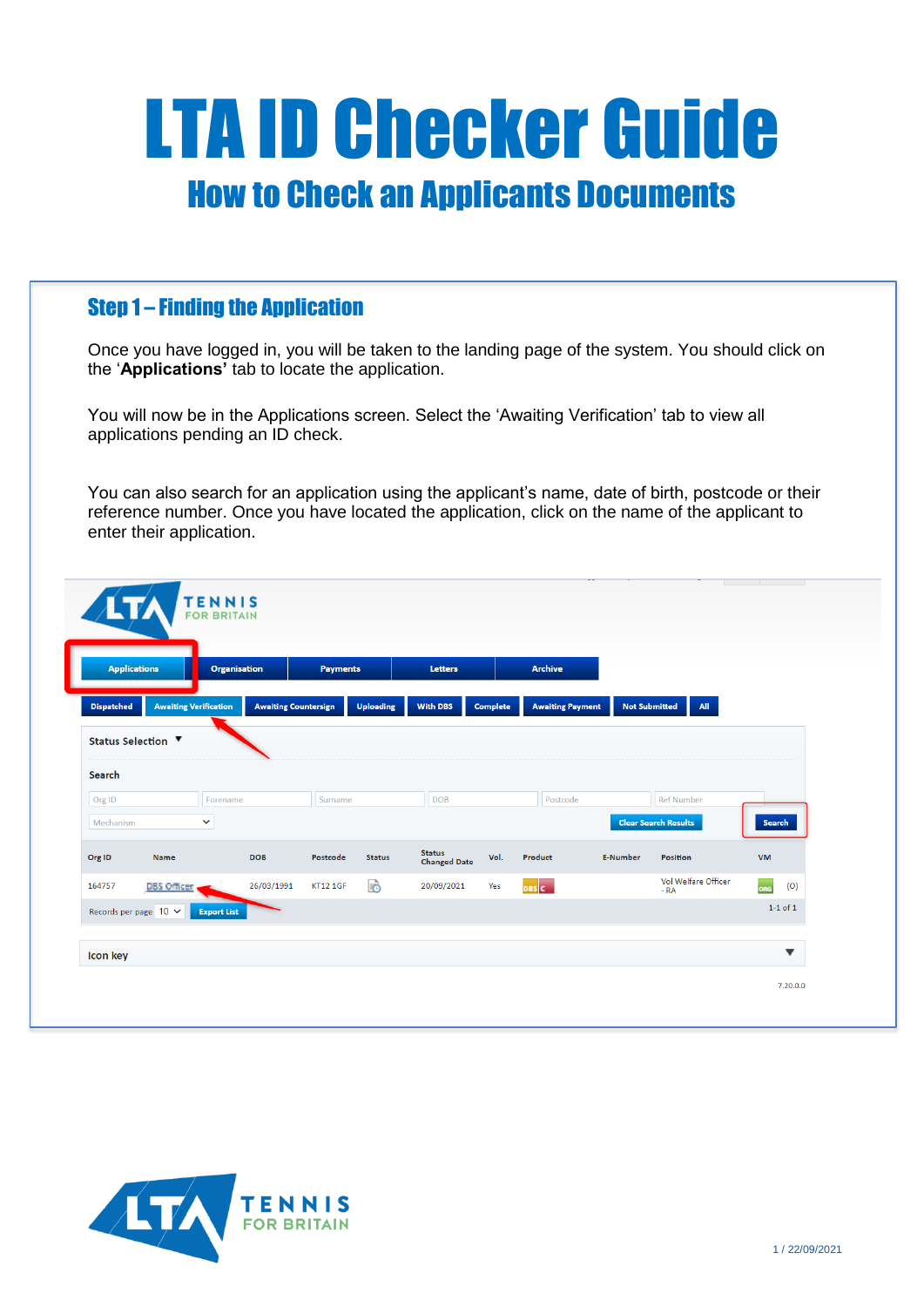# Step 2 – Confirming the Application Details

Once you are in the application, you will be asked to confirm the applicant's 'Nationality', their 'Position' applied for and their volunteer status to be correct.

Volunteer applications will always start with the word 'Vol' in the position as shown in the image below. You will only need to change this section if the applicant has accidently chosen a voluntary position. m.  $\overline{\phantom{a}}$ 

|                                                              | ← Back to applications                                                                                                                                              |                                                                     | withdraw application<br><b>Reject application</b>                                                                                                                                                                         |
|--------------------------------------------------------------|---------------------------------------------------------------------------------------------------------------------------------------------------------------------|---------------------------------------------------------------------|---------------------------------------------------------------------------------------------------------------------------------------------------------------------------------------------------------------------------|
| Please note: If<br>someone is getting                        | <b>TENNIS</b><br>Ay<br>FOR BRITAIN                                                                                                                                  |                                                                     |                                                                                                                                                                                                                           |
| paid for the role then<br>they won't be<br>allowed to have a | <b>Current Nationality</b><br>Please choose the current nationality<br>from the drop down for the applicant.<br>This maybe different to their birth<br>nationality. | <b>Current Nationality</b><br><b>United Kingdom</b><br>$\checkmark$ | <b>Disability Supervisor</b><br><b>Disability Tennis Coach</b><br><b>LTA Coach Accreditation</b><br><b>LTA Official Licence</b><br>Physiotherapist<br>Psychologist                                                        |
| voluntary DBS.                                               | <b>Type of Work</b>                                                                                                                                                 | Position<br>Vol Welfare Officer - RA                                | Strength & Conditioning Coach<br><b>Tennis Coach</b><br><b>Tennis Hitter</b><br><b>Vol Assistant Tennis Coach</b><br><b>Vol Competition Organiser</b><br><b>Vol Disability Assistant</b><br>Vol Disability Coach - Adults |
|                                                              |                                                                                                                                                                     | Volunteer<br><sup>a</sup> Yes<br>$\bigcirc$ No                      | Vol Disability Supervisor<br>Vol Disability Tennis Coach<br>Vol Junior Driver - Non RA<br>Vol Junior Driver - RA<br>Vol Junior Helper - Non RA<br>Vol Junior Helper - RA                                                  |
|                                                              |                                                                                                                                                                     | <b>Proceed to Document Overview</b>                                 | Vol Junior Supervisor-Non RA                                                                                                                                                                                              |

#### Step 3 – Rejecting an Application

If, at any stage, during the ID check you become aware of an error in the application (e.g. missing middle name, incorrect date of birth, etc), or if the applicant does not provide satisfactory identity documents, you must click 'Reject application'. This will send it back to the applicant to enable them to correct the issue and re-submit.

You should only click '*Withdraw application*' if the applicant confirms to you that they no longer require their DBS check.

| ← Back to applications                                                                                                                                              |                                                                    | <b>Withdraw application</b><br><b>Reject application</b>                                                                                     |
|---------------------------------------------------------------------------------------------------------------------------------------------------------------------|--------------------------------------------------------------------|----------------------------------------------------------------------------------------------------------------------------------------------|
| TENNIS<br><b>ALTA</b>                                                                                                                                               |                                                                    | Are you sure you wish to reject this application?<br>Reason<br>Personal Details Incorrect<br>$\checkmark$<br>Notes<br>Middle name is missing |
| <b>Current Nationality</b><br>Please choose the current nationality<br>from the drop down for the applicant.<br>This maybe different to their birth<br>nationality. | <b>Current Nationality</b><br><b>United Kingdom</b><br>$\check{~}$ | Cancel<br>Reject                                                                                                                             |
| <b>Type of Work</b>                                                                                                                                                 | Position<br>Vol Welfare Officer - RA<br>$\check{~}$                |                                                                                                                                              |
|                                                                                                                                                                     | Volunteer<br>● Yes ○ No                                            |                                                                                                                                              |
|                                                                                                                                                                     | <b>Proceed to Document Overview</b>                                | $\blacktriangledown$                                                                                                                         |

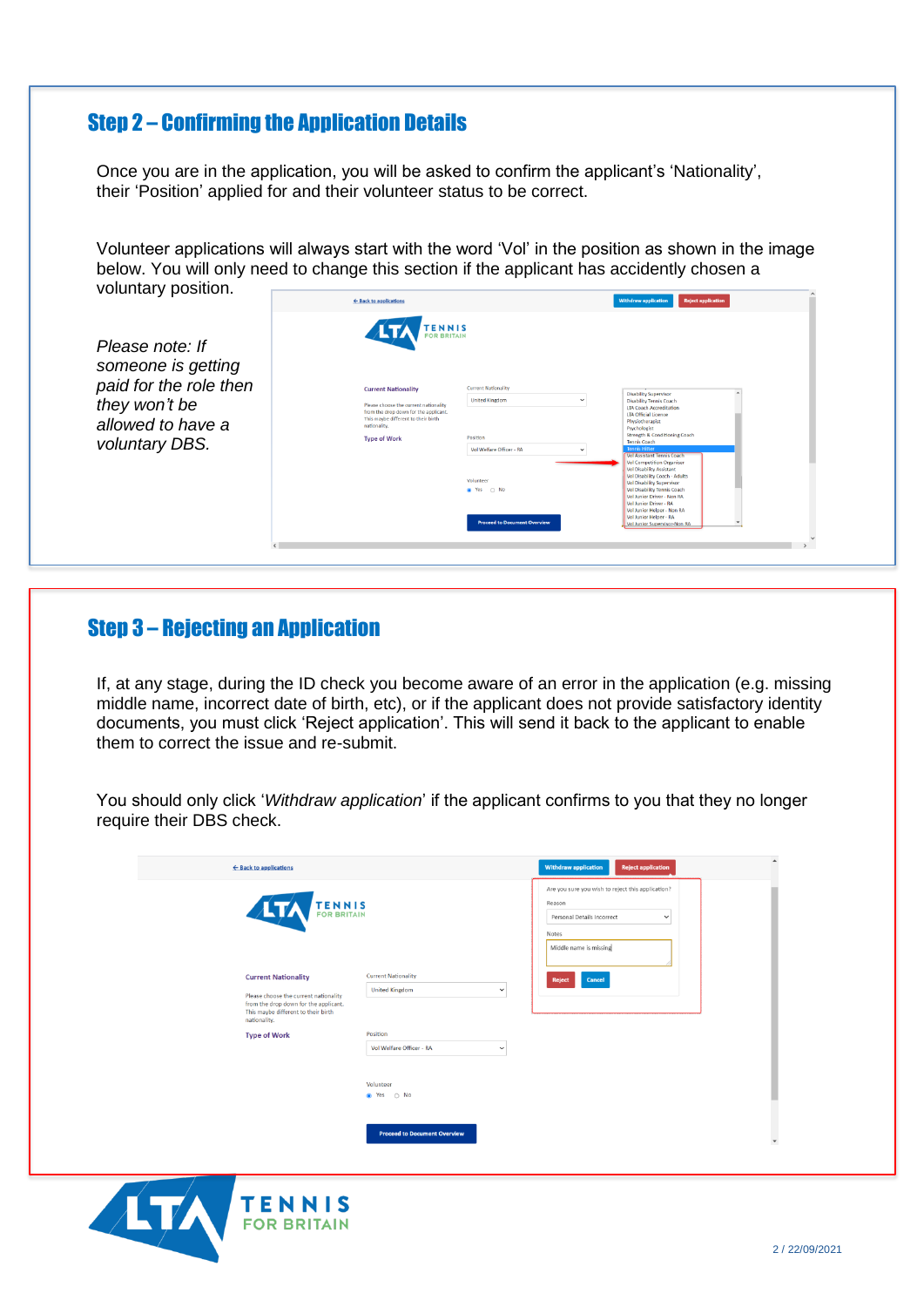# Step 4 – Confirming the Identity Documents

On this page you need to confirm if the applicant has provided the documents they said they would when completing the application form.

It is not a problem if they have brought different documentation as long as they have brought valid and sufficient documentation. If this is the case, then click 'No' and you will be able to choose the documents that the applicant has brought with them.

| ← Back to applications<br>ENNIS<br><b>FOR BRITAIN</b>                                                                                                                                                                                                                                                                                                                                                                                                                                                                                                                                                                                                                                                                                                                                                                                                                                                                                                                                                                                                                                                                                                                                   | <b>Withdraw application</b><br><b>Reject application</b>                                                                                                                                                                                                                                                                                                                                                        |  |
|-----------------------------------------------------------------------------------------------------------------------------------------------------------------------------------------------------------------------------------------------------------------------------------------------------------------------------------------------------------------------------------------------------------------------------------------------------------------------------------------------------------------------------------------------------------------------------------------------------------------------------------------------------------------------------------------------------------------------------------------------------------------------------------------------------------------------------------------------------------------------------------------------------------------------------------------------------------------------------------------------------------------------------------------------------------------------------------------------------------------------------------------------------------------------------------------|-----------------------------------------------------------------------------------------------------------------------------------------------------------------------------------------------------------------------------------------------------------------------------------------------------------------------------------------------------------------------------------------------------------------|--|
| $\Box$<br><b>Document Verification Overview</b>                                                                                                                                                                                                                                                                                                                                                                                                                                                                                                                                                                                                                                                                                                                                                                                                                                                                                                                                                                                                                                                                                                                                         | <b>3 Selected Identity Documents</b>                                                                                                                                                                                                                                                                                                                                                                            |  |
| In order to progress with the application, the applicant must provide<br>sufficient ID to validate their application.<br>Guidance has been produced on the type and range of ID documents<br>that must be seen to validate the identity of the applicant. For full<br>guidance consult DBS Guidance - Standard & Enhanced<br>A minimum of three documents must be witnessed. At least one<br>document should be from Group 1. If the applicant cannot provide<br>any ID from Group 1, they should provide a Group 2a document,<br>two further documents and agree to an external ID validation<br>check being carried out.<br>At least one document must confirm the date of birth.<br>At least one document must confirm the current address.<br>All documents must be original. Photocopies and documents<br>downloaded from the internet are not acceptable.<br>All personal details provided by the applicant should ensure the<br>full and correct name and address history has been validated.<br>Failure to validate the information correctly may lead to the check<br>being invalid.<br>Submission of the application confirms that the applicant consents to<br>this process. | The applicant has stated they would provide the following documents to<br>confirm their identity:<br>. UK Photo Driving Licence<br>. Birth Certificate less than 12 months from DOB<br>· Utility Bill<br>Have the above documents been provided?<br>If the above have been provided then they conform to the required<br>document types set by the DBS/DS in order to confirm an individuals<br>identity.<br>No |  |

# Step 5 – Validating the Documents



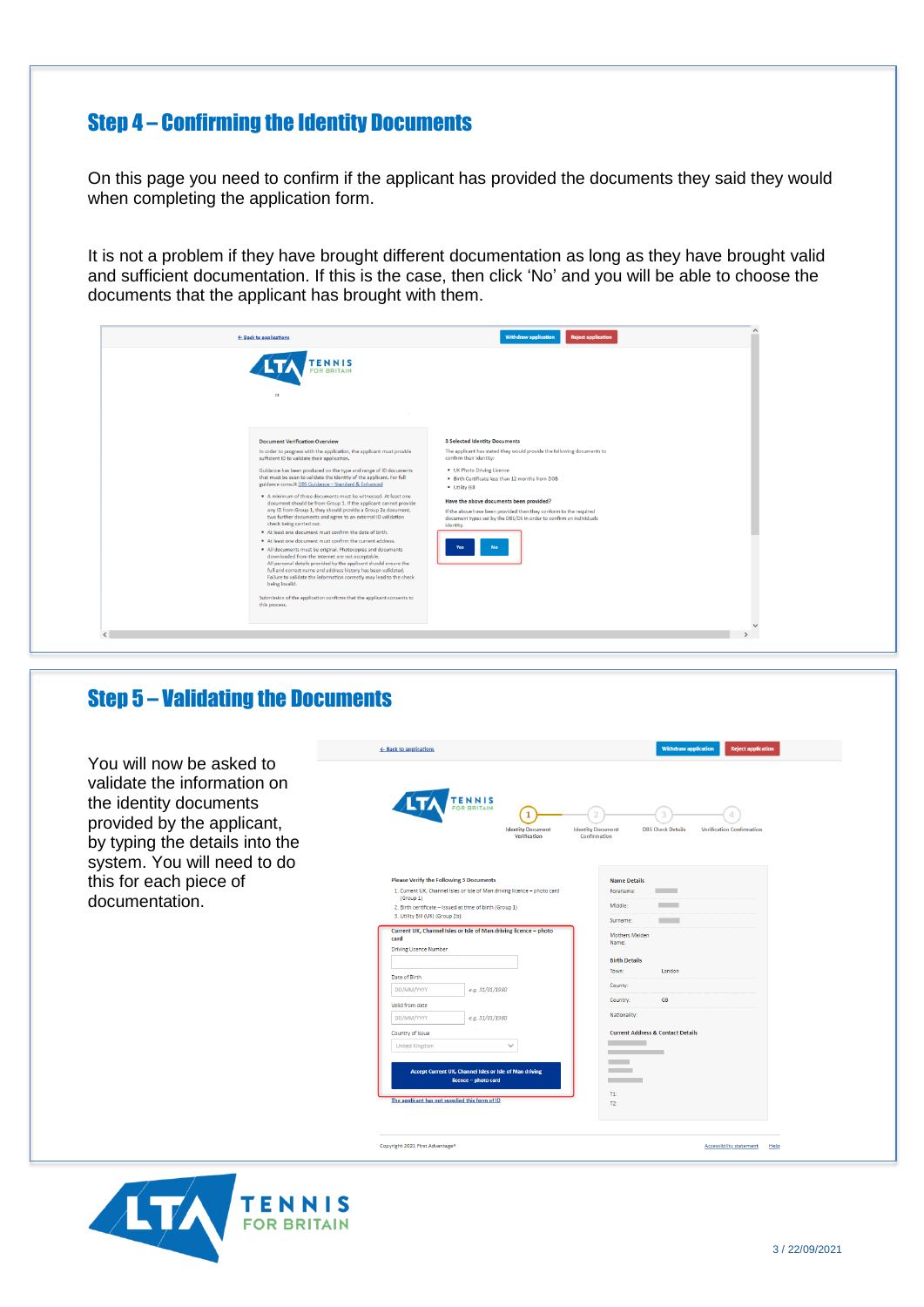# Step 6 – Reviewing the Identity Documents

Once you have entered the details for each document, you must tick all three confirmation boxes to continue.

| ← Back to applications                                                                                                                                                      | <b>Withdraw application</b><br><b>Reject application</b>                                                                                                                                                                                                                                                                            |
|-----------------------------------------------------------------------------------------------------------------------------------------------------------------------------|-------------------------------------------------------------------------------------------------------------------------------------------------------------------------------------------------------------------------------------------------------------------------------------------------------------------------------------|
| <b>TENNIS</b>                                                                                                                                                               | <b>Identity Document</b><br><b>Identity Document</b><br><b>DBS Check Details</b><br><b>Verification Confirmation</b><br>Verification<br>Confirmation<br><b>Identity Document Confirmation</b>                                                                                                                                       |
| Current UK, Channel Isles or Isle of Man<br>driving licence - photo card<br><b>Driving Licence</b><br>Number:<br>Date of Birth:<br>Valid from date:<br>Country of Issue: GB | Birth certificate - issued at time of birth<br>Utility Bill (UK)<br>Date of issue:<br>Date of Issue:<br>19/09/2021<br>Date of Birth:                                                                                                                                                                                                |
|                                                                                                                                                                             | Please confirm the following:<br>At least one of the documents selected contains a current address<br>At least one of the documents selected contains a date of birth<br>of Documentary evidence was provided for the applicants name and any name changes where available<br>$\circ$<br>Proceed to step 3<br><b>Back to step 1</b> |

# Step 7 – Confirming the DBS Application Details

You will then proceed to a summary page of the DBS check details. You **MUST NOT** amend any of the information on this page as it is pre-set by the LTA.

| <b>TENNIS</b><br>FOR BRITAIN<br>3<br>$\checkmark$<br><b>Identity Document</b><br><b>Identity Document</b><br><b>DBS Check Details</b><br><b>Verification Confirmation</b><br>Verification<br>Confirmation<br><b>DBS Check Details</b><br>Vol Welfare Officer -<br>Applicant position:<br><b>Service Selection</b><br>RA<br>Volunteer:<br>Yes<br><b>Disclosure and Barring</b><br>Agency:<br>Service<br><b>ENHANCED</b><br><b>Criminal Record Disclosure</b><br>Disclosure type:<br>DBS Childrens Barred List:<br>Yes<br>DBS Adult's Barred List:<br>No<br>Working at home:<br>No<br>Edit<br>Workforce:<br>Child<br>Edit<br>Payment Type:<br>Applicant to pay<br>Payment<br>Proceed to step 4<br><b>Back to step 2</b> | ← Back to applications |  | <b>Withdraw application</b><br><b>Reject application</b> |
|-----------------------------------------------------------------------------------------------------------------------------------------------------------------------------------------------------------------------------------------------------------------------------------------------------------------------------------------------------------------------------------------------------------------------------------------------------------------------------------------------------------------------------------------------------------------------------------------------------------------------------------------------------------------------------------------------------------------------|------------------------|--|----------------------------------------------------------|
|                                                                                                                                                                                                                                                                                                                                                                                                                                                                                                                                                                                                                                                                                                                       |                        |  |                                                          |
|                                                                                                                                                                                                                                                                                                                                                                                                                                                                                                                                                                                                                                                                                                                       |                        |  |                                                          |
|                                                                                                                                                                                                                                                                                                                                                                                                                                                                                                                                                                                                                                                                                                                       |                        |  |                                                          |
|                                                                                                                                                                                                                                                                                                                                                                                                                                                                                                                                                                                                                                                                                                                       |                        |  |                                                          |
|                                                                                                                                                                                                                                                                                                                                                                                                                                                                                                                                                                                                                                                                                                                       |                        |  |                                                          |
|                                                                                                                                                                                                                                                                                                                                                                                                                                                                                                                                                                                                                                                                                                                       |                        |  |                                                          |
|                                                                                                                                                                                                                                                                                                                                                                                                                                                                                                                                                                                                                                                                                                                       |                        |  |                                                          |
|                                                                                                                                                                                                                                                                                                                                                                                                                                                                                                                                                                                                                                                                                                                       |                        |  |                                                          |
|                                                                                                                                                                                                                                                                                                                                                                                                                                                                                                                                                                                                                                                                                                                       |                        |  |                                                          |
|                                                                                                                                                                                                                                                                                                                                                                                                                                                                                                                                                                                                                                                                                                                       |                        |  |                                                          |
|                                                                                                                                                                                                                                                                                                                                                                                                                                                                                                                                                                                                                                                                                                                       |                        |  |                                                          |
|                                                                                                                                                                                                                                                                                                                                                                                                                                                                                                                                                                                                                                                                                                                       |                        |  |                                                          |

Click on the 'Proceed to step 4' button to continue.